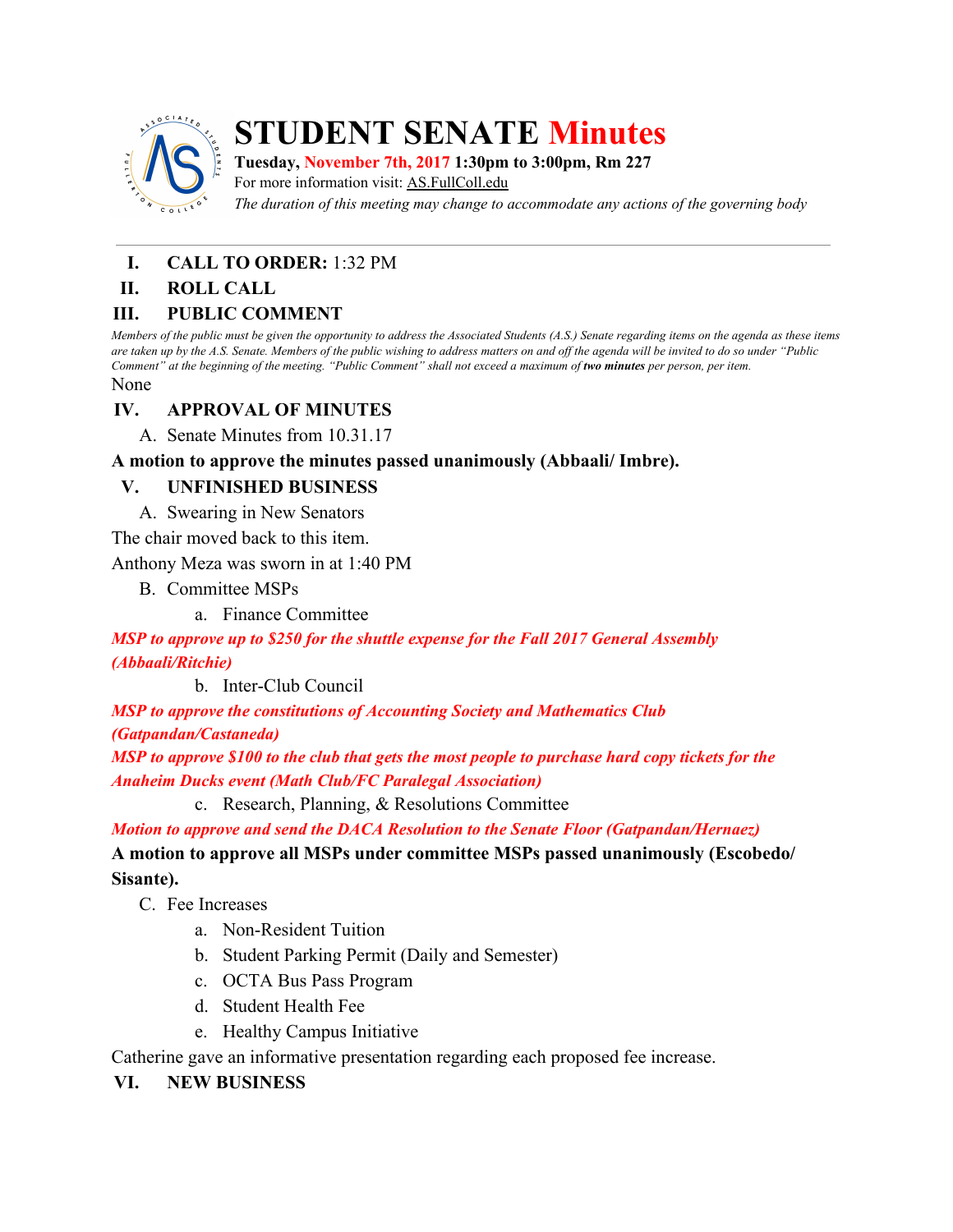A. Campus, District, and Other Committees as Requirements

P. Sisante mentioned that there are concerns about membership on a CDO committee being a requirement for AS Senators.

It was mentioned that Senators sometimes choose a committee only because of the time convenience of that meeting and not because they are interested in the committee. It is possible that we can open up the representation spots for CDO committees to other students (not just Senators) but we may still want to keep it as a requirement.

Joe suggested giving the Senators top priority to represent on these committees but to open them up to other students. He suggested getting the CDO spots filled earlier in the semester.

## **A motion to not require CDO committees as a requirement for AS Senators had an objection (Yin/ Imbre). There was a roll call vote: No-17, Yes-1, Abs -2**

## **A motion to move the previous question passed unanimously (Sisante/ Tusken).**

B. Impeachment/Removal Process

Judicial proposed revisions to the Impeachment/ Removal process to match that of Faculty Senate where 1/5th of the Senate will be required to begin the Impeachment/ Removal process

## **A motion to support changing the impeachment/removal process to support 1/5th to start the Impeachment process passed unanimously (Young/ Escobedo).**

- C. Executive Pro Tempore Position Review
- D. Vice President of Records
- E. Recording Senate Participation
- C. Escobedo presented the Senator Participation Tracker.

This will not be mandated but it does give Senators a chance to be recognized for the things that they do. The plan is to put this into effect next semester.

## **A motion to approve the Senate Participation Tracker pending changes passed unanimously (Serrano/ Abbaali)**

F. Standing Committee Chairs Document

We will discuss this next meeting.

G. Student Representation on Building User Groups

The Building user group provides advice to the architects and construction crew about what needs to be in the building. More information will come on this later. Joe recommends supporting student representation on this.

## **A motion to support student representation on Building User Groups passed unanimously (Castaneda/ Imbre).**

H. DACA Resolution

#### **A motion to approve the DACA Resolution passed unanimously (Imbre/ Tusken).**

I. President's Gala

The President's Office will be sponsoring students to attend this event. Please email Stephanie today if you are interested.

J. FC Night at Honda Center (Anaheim Ducks Game)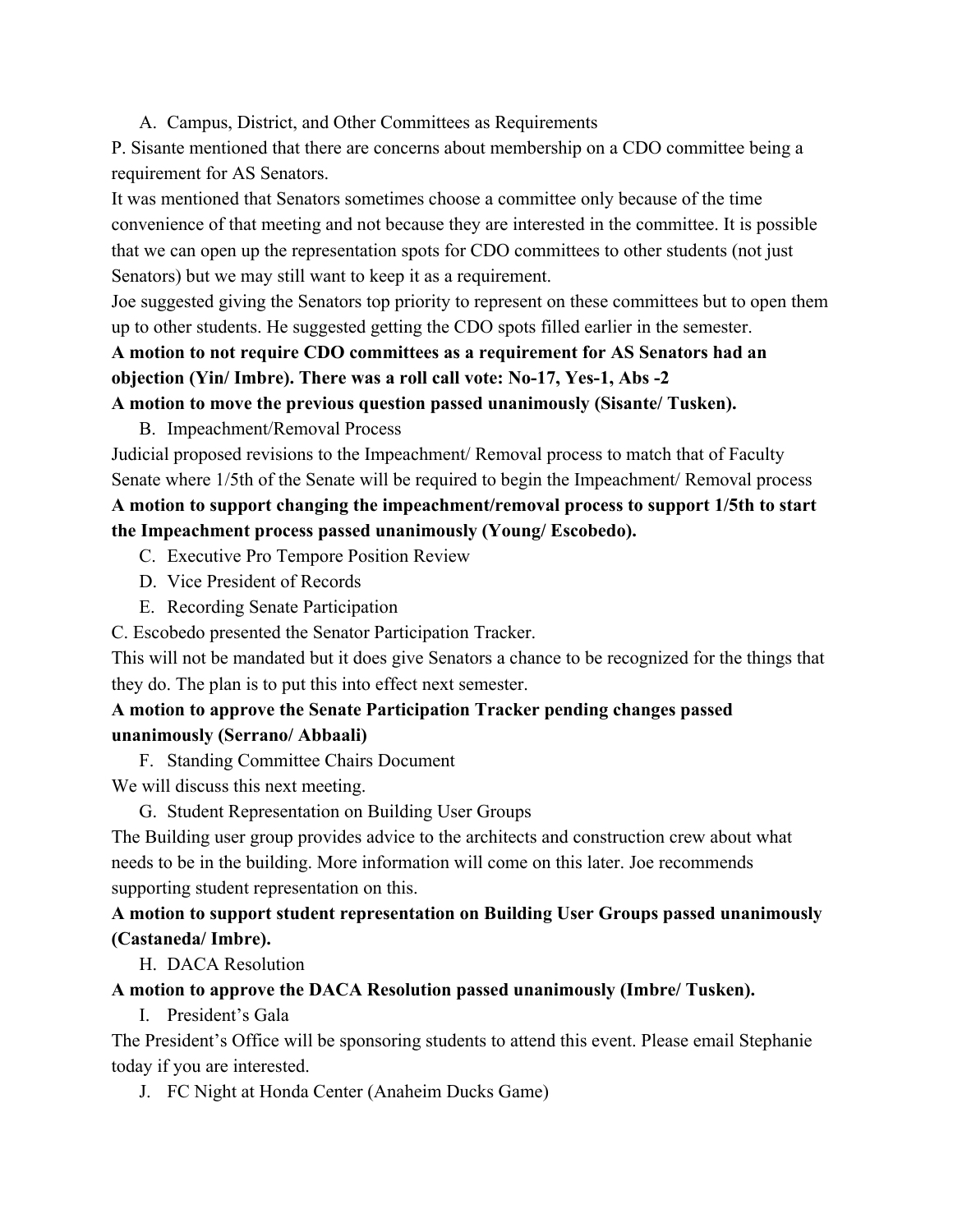As of yesterday, we have sold 104 online and 48 hard tickets in Student Activities. The game is this Sunday. Student Activities will be purchasing the rest of the Anaheim Ducks hats to be distributed during Commencement. The last day to purchase tickets through Student Activities is tomorrow.

## **VII. ANNOUNCEMENTS**

Stephanie mentioned that the Appreciation Station will be in the Quad next week.

Joe will make copies of the Parliamentary Procedures presentation results. Also, the Students of Distinction nomination forms are out!

P. Sisate mentioned that there is a Judicial meeting next Tuesday from 12:00 PM - 1:00 PM.

E. Adjei mentioned that this Thursday, he and A. Washington will be doing a presentation with UMOJA on Black Leadership.

Naomi Abesamis would like Senators to forward her highlights that can be given to the Vice President of Student Services

C. Escobedo mentioned that 36 people will be involved in Study Abroad in Florence. Email Clarissa if you have any questions!

M. Castaneda has an Activities meeting on Thursday. Please help the VRC with their overnight watch of the wall since it needs to be monitored 24 hours. Please contact Melissa.

T. Gaetje mentioned that the Bookstore is hiring. Go apply!

## **VIII. ADJOURNMENT: 2:57 PM**